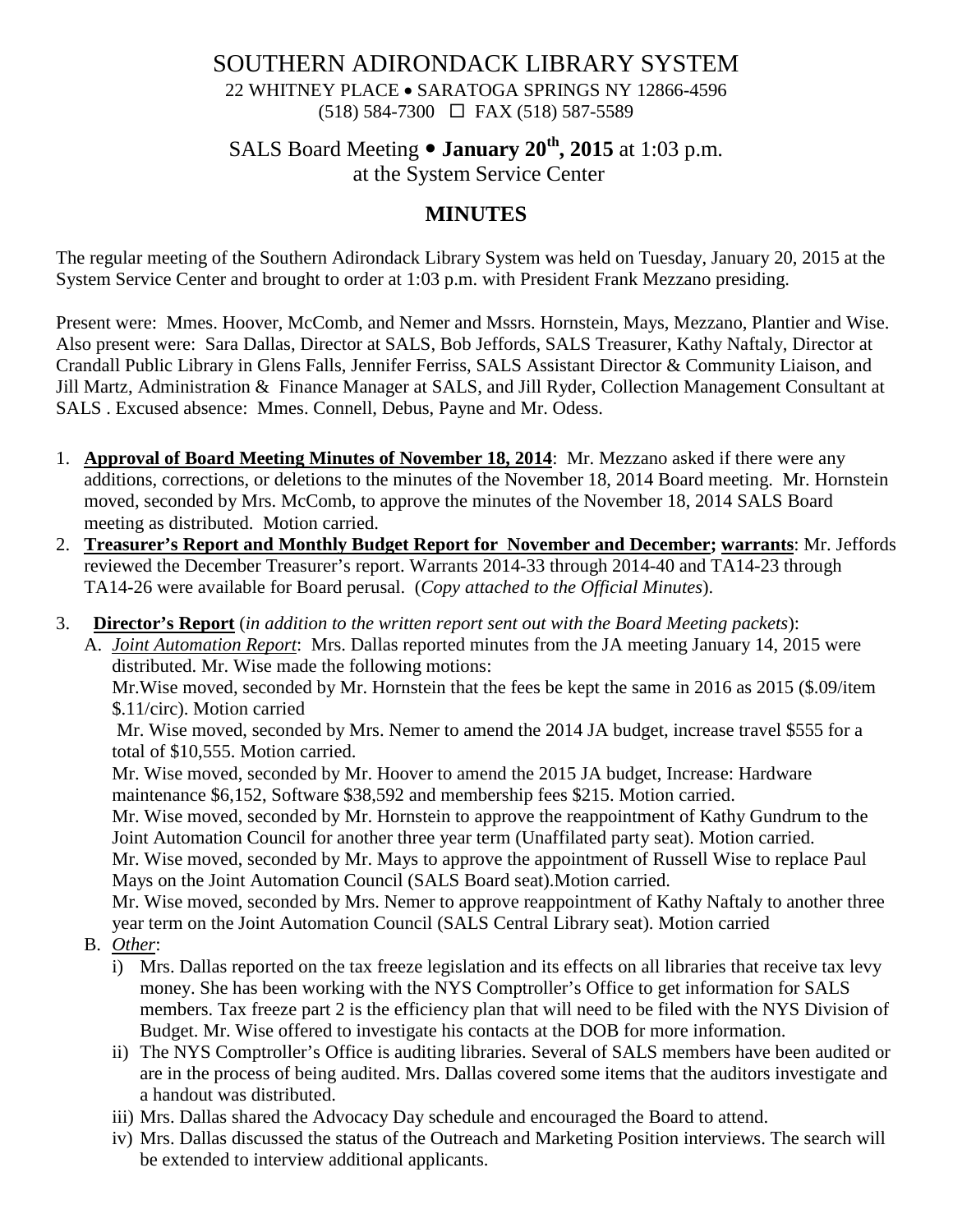*SALS Board Meeting Minutes, January 20, 2015……………………………………………………..……..2*

- v) Mrs. Dallas informed the board that Michele Largeteau will be out on a medical leave after the upgrade in February.
- vi) Mrs. Dallas discussed various issues that affect member libraries including behavioral policy in regards to a patron and book sales in member libraries may be taxable. All libraries should have all employees fill out time sheets. It protects both the library and the staff. Libraries should pay minimum wage.

# 4. **Committee Reports**:

- A. *Audit & Finance*: Mr. Hornstein reported SALS was \$161,000 under budget for 2014.
- B. *Building*: Mr. Mays reported SALS is working with Sage Engineering to prepare a scope of work to obtain bids for the HVAC contract and the computer room redundant cooling. Mrs. Nemer moved the following SALS Construction Challenge Grants be awarded: Bolton Free Library - \$3,150, Town of Ballston Community Library - \$4,849, Galway Public Library - \$2,133, Hadley-Luzerne Public Library - \$4,868, Richards Library - \$5,000, Waterford Public Library - \$5,000. Motion carried.
- C. *Bylaws Committee*: No report.
- D. *Central Library Aid and Services*: Sara thanked the Crandall Public Library for using some of its Central Book Aid funds to pay for Ancestry.com systemwide.
- E. *County Aid Coordinators*: No report.
- F. *Library Services:* SALS Challenge Grants: Mrs. McComb moved that the following grants be awarded: Ballston Spa Public Library - \$4,042, Town of Ballston Community Library \$5,000, Galway Public Library \$4,988, Crandall Public Library \$4,873 with the stipulation classes open to all community members, Mechanicville District Public Library \$4,729. Motion carried
- G. *Personnel*: No report.
- H. *Trustee Nominating:* Upcoming expirations of terms:
	- (1) Judy Hoover (Washington County)--completing second five-year term; a recommendation for a replacement from Washington County is needed

The following have all agreed to continue:

- (2) Christine Connell (Saratoga County) up for  $1<sup>st</sup>$  term
- (3) Jordan Hornstein (Hamilton County) up for  $2<sup>nd</sup>$  term
- (4) Karen McComb (Hamilton County) up for  $2<sup>nd</sup>$  term
- (5) John Plantier (Warren County) up for  $2<sup>nd</sup>$  term

All of the trustees, except Ms. Hoover, expressed interest in serving for a full first term or second term. Linda Borden was suggested as a candidate for Washington County.

#### 5. **Unfinished Business :**

A. *Workplace Violence Policy*: Mr. Hornstein moved, seconded by Mr. Mays the Workplace Violence Policy be approved. Motion carried. (*Copy attached to the Official Minutes*).

B. *Anti-harassment Policy*: Mr. Mays moved seconded by Mrs. McComb that the Anti-harassment Policy be approved. Motion carried. (*Copy attached to the Official Minutes*).

C. *Credit Card Policy*: Ms. Hoover moved, seconded by Mr. Wise to approve the Credit Card Policy. Motion carried. (*Copy attached to the Official Minutes*).

### 6. **New Business:**

- A. *Approve Russell Wise to the JA Council to complete Paul Mays' term* see Director's report JA
- B. *Approve Construction Challenge Grants* see Building Committee report
- C. *Approve Early Adapter Challeng Grants* see Library Services committee report
- 7. **Director's Council Report**: no report.
- 8. **Announcements**: